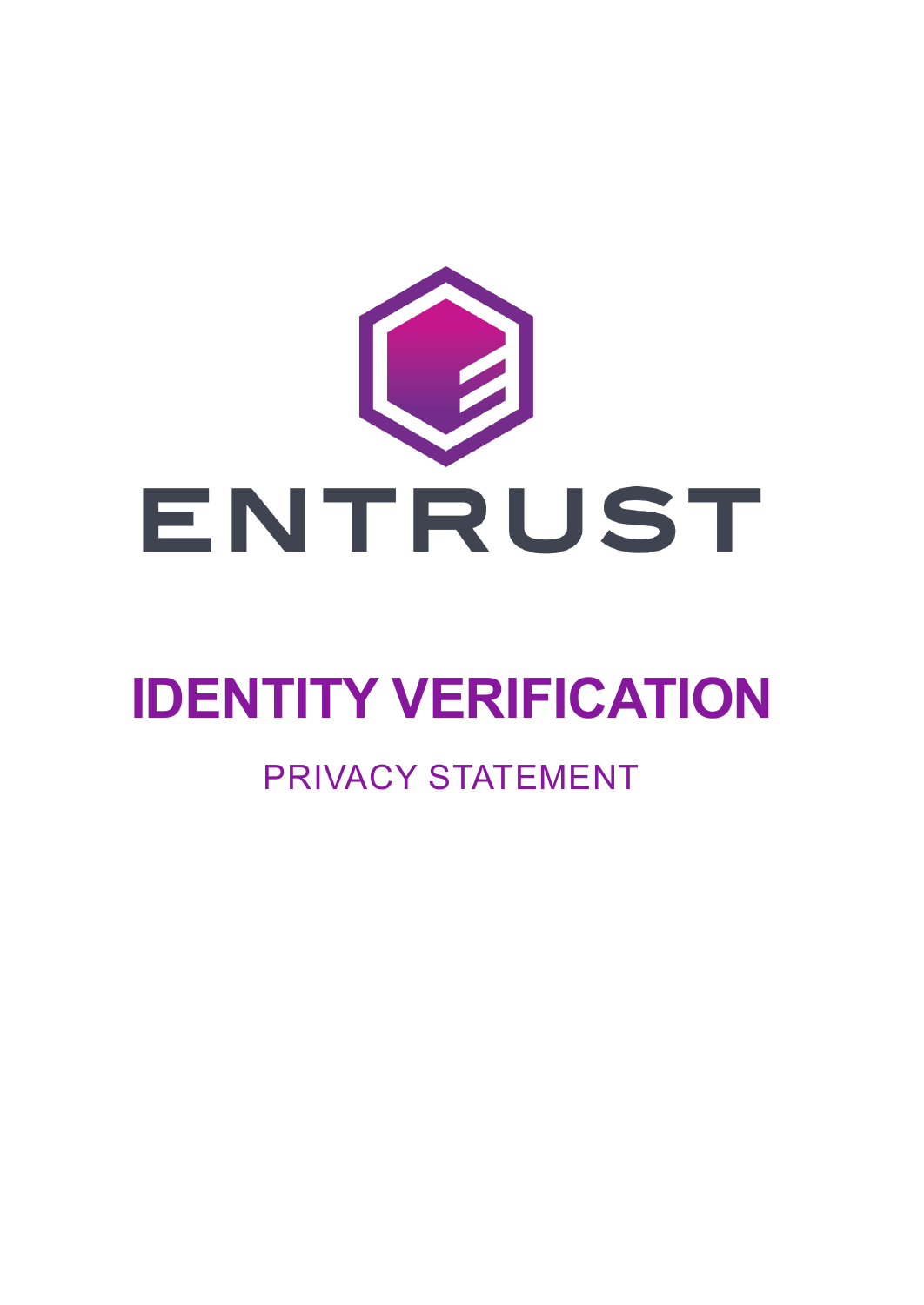

## **Contents**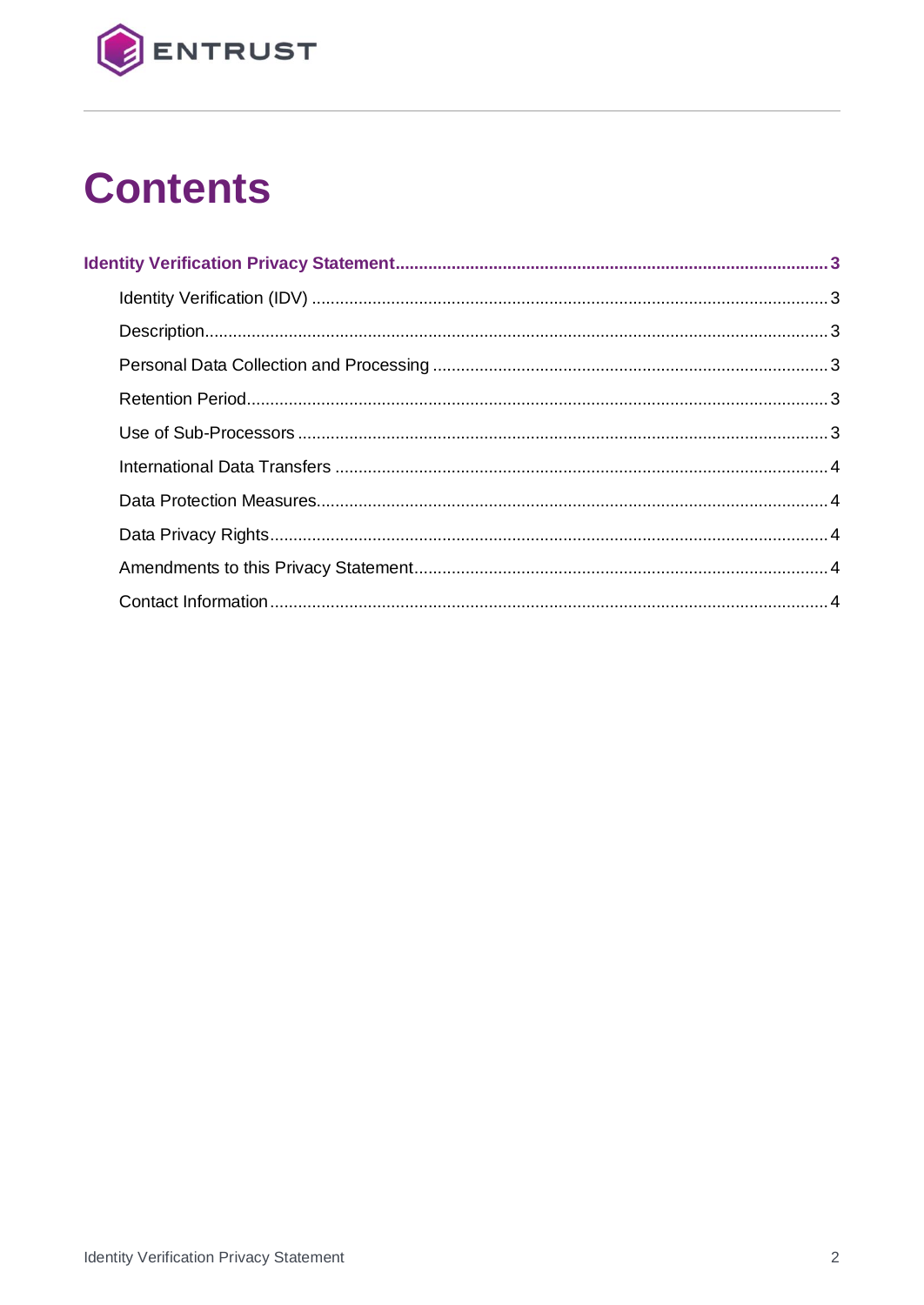

### <span id="page-2-0"></span>**Identity Verification Privacy Statement**

**Last Updated: May 20, 2021**

#### <span id="page-2-1"></span>**Identity Verification (IDV)**

This product privacy notice describes how Identity Verification collects and processes personal data pursuant to applicable data privacy laws.

#### <span id="page-2-2"></span>**Description**

Identity Verification makes sure travellers and citizens are who they claim they are by using a smartphone's Near Field Communication (NFC), Machine Readable Zone (MRZ) scanning of ID documents, selfies and anti-spoofing liveness detection to quickly verify and authenticate their identities.

#### <span id="page-2-3"></span>**Personal Data Collection and Processing**

| <b>Personal Data Type</b>                               | <b>Purpose for Processing</b>                                                        |
|---------------------------------------------------------|--------------------------------------------------------------------------------------|
| Identity Document (e.g., Passport, National<br>ID) Data | Validate the authenticity of the identity<br>document and user identity verification |
| Address                                                 |                                                                                      |
| <b>Biometric Data</b>                                   |                                                                                      |
| Date of Birth                                           |                                                                                      |
| ID photo                                                |                                                                                      |
| Name                                                    |                                                                                      |
| Nationality                                             |                                                                                      |
| <b>Personal ID Number</b>                               |                                                                                      |
| <b>Sex</b>                                              |                                                                                      |
| Photo                                                   | User identity verification                                                           |

#### <span id="page-2-4"></span>**Retention Period**

Personal data is only retained for the duration necessary to authenticate the end user. The data is deleted following authentication or after the end user has abandoned the application.

#### <span id="page-2-5"></span>**Use of Sub-Processors**

For the current list of sub-processors, visit [https://www.entrust.com/legal-compliance/privacy/sub](https://www.entrust.com/legal-compliance/privacy/sub-processors)[processors.](https://www.entrust.com/legal-compliance/privacy/sub-processors)